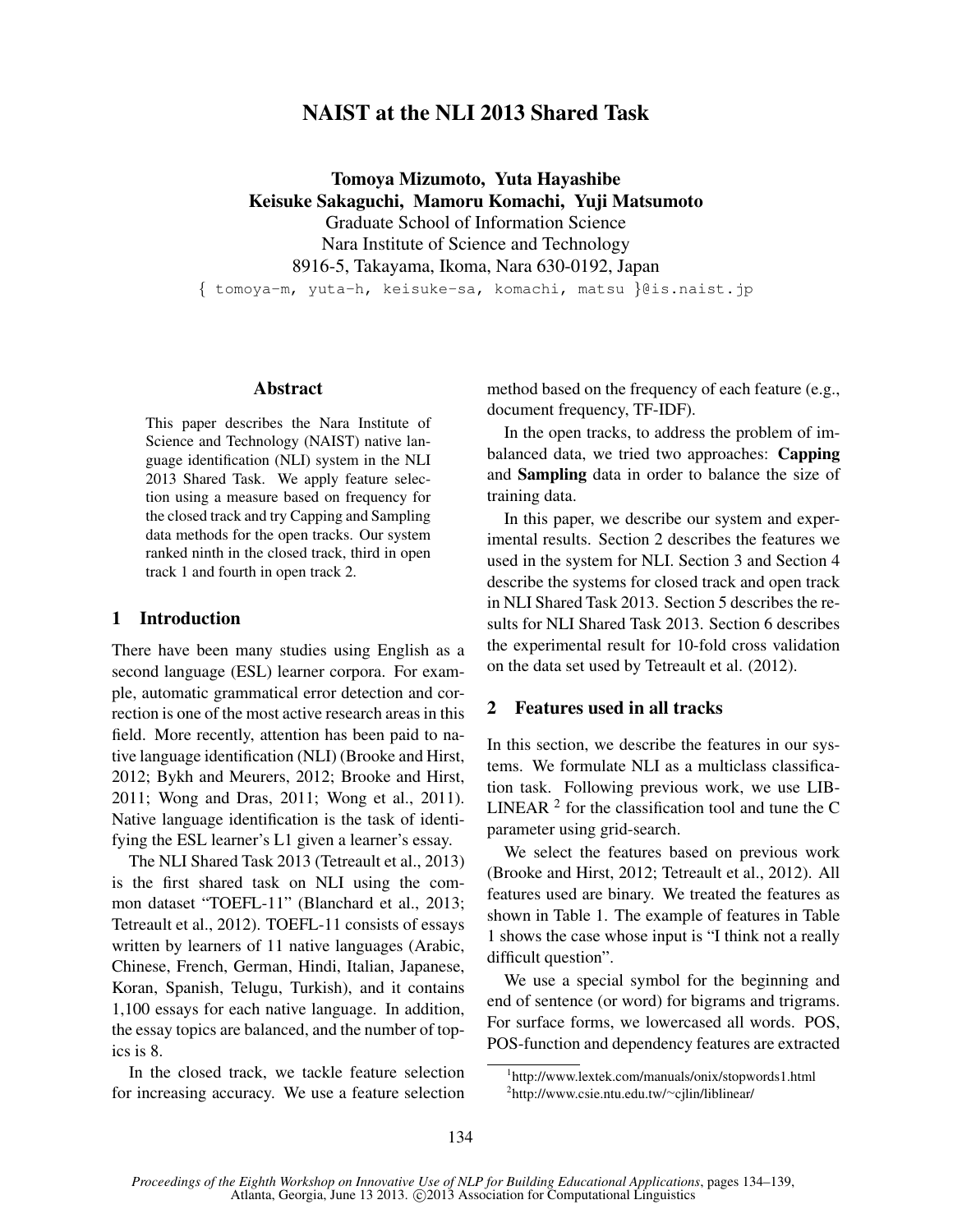| Name                          | Description                                         | Example |                                          |
|-------------------------------|-----------------------------------------------------|---------|------------------------------------------|
| Word N-gram $(N=1,2)$         | Surface form of the word.                           | $N=1$   | i, think, not                            |
|                               |                                                     | $N=2$   | BOS i, i think                           |
| POS N-gram $(N=2,3)$          | POS tags of the word.                               | $N=2$   | <b>BOS PRP, PRP VBP</b>                  |
|                               |                                                     | $N=3$   | <b>BOS PRP VBP, PRP VBP RB</b>           |
| Character N-gram $(N=2,3)$    |                                                     | $N=2$   | $\hat{t}$ , t h, hi, in, nk, k $\hat{S}$ |
|                               |                                                     | $N=3$   | $\hat{ }$ th, thi                        |
| POS-function N-gram $(N=2,3)$ | We use surface form for words in stop               | $N=2$   | RB difficult, difficult NN               |
|                               | word list <sup>1</sup> , otherwise we use POS form. |         |                                          |
|                               |                                                     | $N=3$   | <b>RB</b> difficult NN                   |
| Dependency                    | the surface and relation name                       |         | (i, nsubj)                               |
|                               | the surface and the dependend token's               |         | (think, i)                               |
|                               | surface                                             |         |                                          |
|                               | the surface, relation name and the de-              |         | (nsubj, i, think)                        |
|                               | pendend token's surface                             |         |                                          |
| Tree substitution grammer     | Fragments of TSG                                    |         | (PRP_UNK-INITC-                          |
|                               |                                                     |         | KNOWNLC)<br>(VB_think)                   |
|                               |                                                     |         | (NP_RB_DT_ADJP_NN)                       |
|                               |                                                     |         | (JJ_UNK-LC)                              |

Table 1: All features for native language identification.

using the Stanford Parser 2.0.2 $^3$ .

We use tree substitution grammars as features. TSGs are generalized context-free grammars (CFGs) that allow nonterminals to re-write to tree fragments. The fragments reflect both syntactic and surface structures of a given sentence more efficiently than using several CFG rules. In practice, efficient Bayesian approaches have been proposed in prior work (Post and Gildea, 2009). In terms of the application of TSG to NLI task, (Swanson and Charniak, 2012) have shown a promising result. Post (2011) also uses TSG to judge grammaticality of a sentence written by language learners. With these previous findings in mind, we also extract TSG rules. We use the training settings and public software from Post  $(2011)^4$ , obtaining 21,020 unique TSG fragments from the training dataset of the TOEFL-11 corpus.

### 3 Closed Track

In this section, we describe our system for the closed track. We use the tools and features described in Section 2.

In our system, feature selection is performed using a measure based on frequency. Although Tsur and Rappoport (2007) used TF-IDF, they use it to decrease the influence of topic bias rather than for increasing accuracy. Brooke and Hirst (2012) used document frequency for feature selection, however it does not affect accuracy.

We use the native language frequency (hereafter we refer to this as NLF). NLF is the number of native languages a feature appears in. Thus, NLF takes values from 1 to 11. Figure 1 shows an example of NLF. The word bigram feature "in Japan" appears only in essays of which the learners' native language is Japanese, therefore the NLF is 1.

The assumption behind using this feature is that a feature which appears in all native languages affects NLI less, while a feature which appears in few native language affects NLI more. The features whose NLFs are 11 include e.g. "there are", "PRP VBP" and "a JJ NN". Table 2 shows some examples of the features appearing in only 1 native language in the TOEFL-11 corpus. The features include place-name or company name such as "tokyo", "korea", "samsung", which are certainly specific for some native language.

<sup>3</sup> http://nlp.stanford.edu/software/lex-parser.shtml

<sup>4</sup> https://github.com/mjpost/post2011judging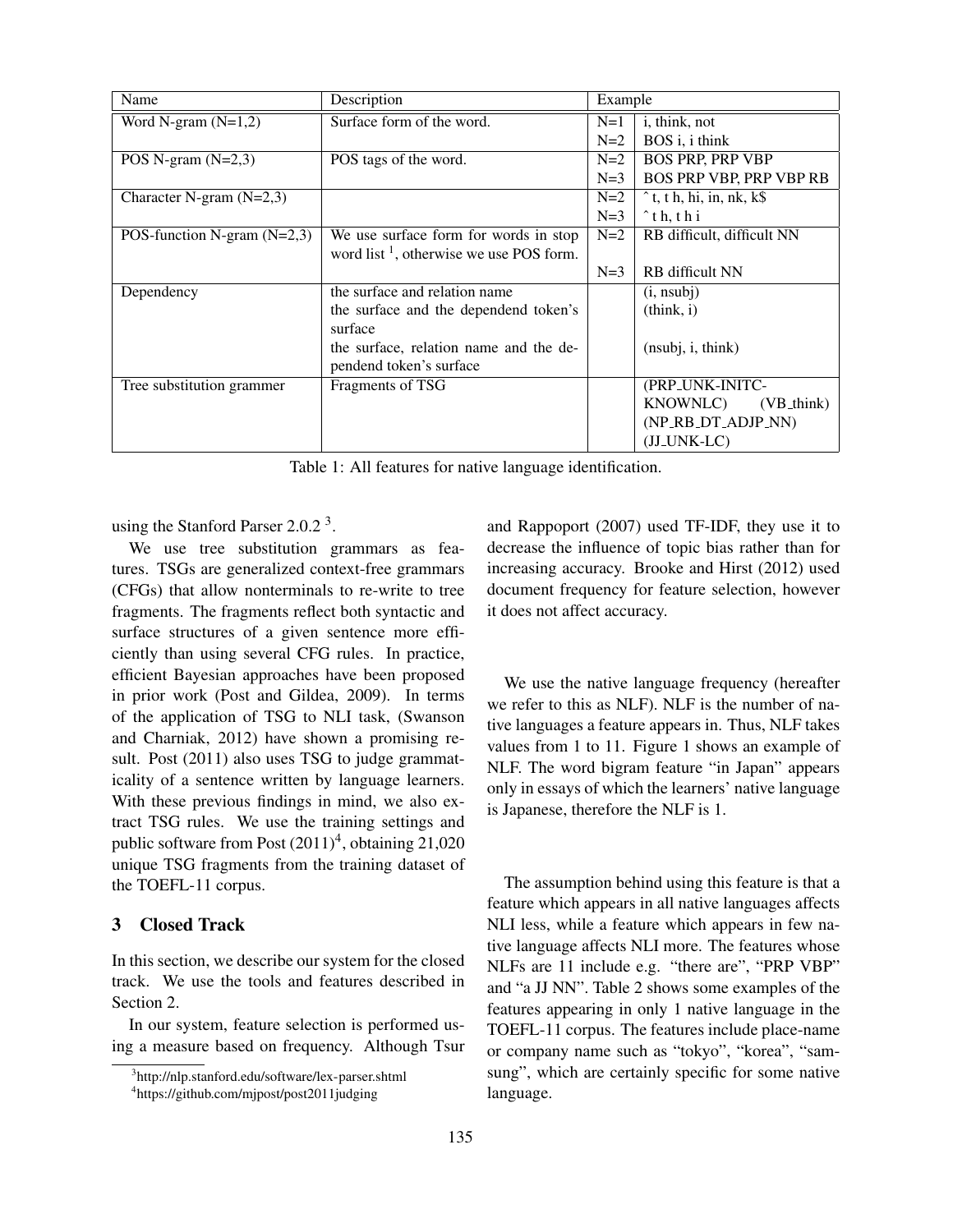| Native Language     |                |                   |  |
|---------------------|----------------|-------------------|--|
| Chinese             | Japanese       | Korean            |  |
| carry more          | this: NN       | samsung           |  |
| i hus become        | of tokyo       | of korea          |  |
| JJ whole and        | when i worked  | debatable whether |  |
| striking conclusion | usuful         | NN VBG whether    |  |
| traffic tools       | oppotunity for | in thesedays      |  |

Table 2: Example of feature appearing in 1 native language for Chinese, Japanese and Korean



Figure 1: Example of native language frequency

| Native Language | # of articles |
|-----------------|---------------|
| Japanese        | 258,320       |
| Mandarin        | 48,364        |
| Korean          | 31,188        |
| Spanish         | 5,106         |
| Italian         | 2,589         |
| Arabic          | 1,549         |
| French          | 1,168         |
| German          | 832           |
| Turkish         | 504           |
| Hindi           | 223           |
| Telugu          | 19            |

Table 3: Distribution of native languages in Lang-8 corpus

# 4 Open tracks

#### 4.1 Lang-8 corpus

For the open tracks, we used Lang-8 as a source to create a learner corpus tagged with the native languages of learners. Lang-8 is a language learning social networking service. <sup>5</sup> Users write articles in their non-native languages and native speakers correct them. We used all English articles written through the end of 2012. We removed all sentences which contain non-ASCII characters.<sup>6</sup>

Almost all users register their native language on the site. We regard users' registered native language

as the gold label for each article. We split the learner corpus extracted from Lang-8 into sub-corpora by the native languages. The numbers of articles in all corpora are summarized in Table 3. Unfortunately, some sub-corpora are too small to train the model. For example, the Telugu corpus has only 19 articles.

In order to balance the size of the training data, we tried two approaches: Capping and Sampling. We confirmed in preliminary experiments that the model with these approaches work better than the model with the original sized data.

#### Capping

In this approach, we limit the size of a sub-corpus for training to *N* articles. For a sub-corpus which contains over *N* articles, we randomly extract articles up to *N*. We set  $N = 5000$  and adapt this approach for Run 1 and Run 3 in the open tracks.

### Sampling

In this approach, we equalize the size of all subcorpora. For corpora which contain less than *N* articles, we randomly copy articles until their size becomes *N*. We set  $N = 5000$  and adapt this approach for Run 2 and Run 4 in the open tracks.

#### 4.2 Models

We compared two approaches with baseline features and all features.

The models in Run 1 and Run 3 were trained with the data created by the Capping approach, and the models in Run 2 and Run  $4<sup>7</sup>$  were trained by the Sampling approach.

We used only word N-grams  $(N = 1, 2)$  as baseline features. As extra features we used the following features.

<sup>5</sup> http://lang-8.com/

<sup>6</sup> Some users also add translation in their native languages for correctors' reference.

<sup>&</sup>lt;sup>7</sup>We did not have time to train the model for Run 4 in the open 1 track.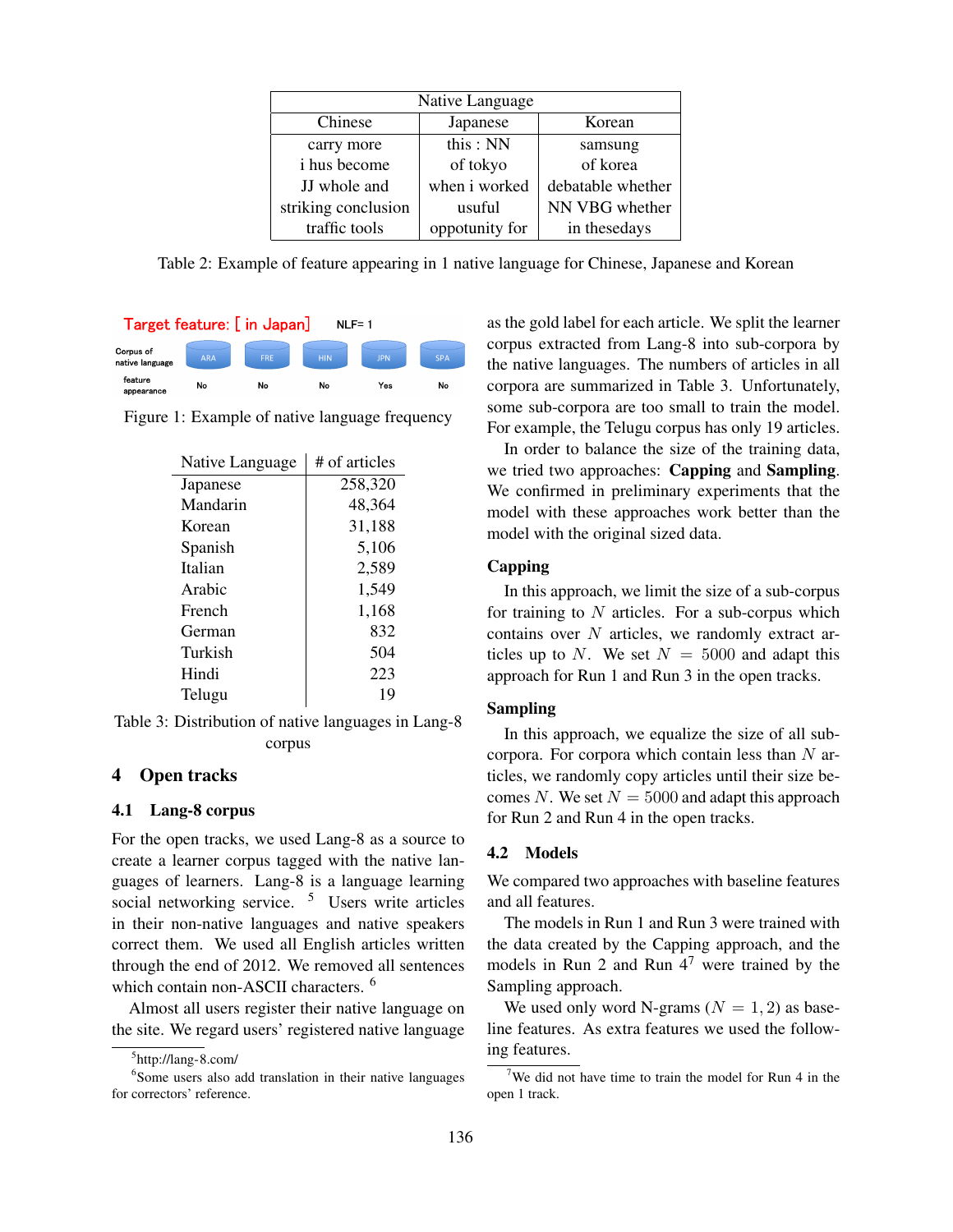- POS N-grams  $(N = 2, 3)$
- dependency
- character N-grams  $(N = 2, 3)$

In open track 2, we also add the TOEFL-11 dataset to the training data for all runs.

### 5 Result for NLI shared Task 2013

Table 4 shows the results of our systems for NLI Shared Task. Chance accuracy is 0.09. All results outperform random guessing.

### 5.1 Closed track

In the closed track, we submitted 5 runs. Run 1 is the system using only word 1,2-grams features. Run 2 is the system using all features with NLF feature selection  $(1 < NLF < 11)$ . Run 3 is the system using word 1,2-grams and POS 2,3-grams features. Run 4 is the system using word 1,2-grams, POS 2,3 grams, character 2,3-grams and dependency features without parameter tuning. Run 5 is the system using word 1,2-grams without parameter tuning. The method using the feature selection method we proposed achieved the best performance of our systems.

#### 5.2 Open tracks

### Comparison of the two data balancing approaches

In open track 1, the method of "Sampling" outperforms that of "Capping" (Run  $2 >$  Run 1). This means even duplicated training data can improve the performance.

On the other hand, in open track 2, "Capping" works better than "Sampling" (Run 1 *>* Run 2 and Run 3 *>* Run 4). In the first place, the models trained with both Lang-8 data and TOEFL data do not perform better than ones trained with only TOEFL data. This means the less Lang-8 data we use, the better performance we obtain.

#### Comparison on two feature sets

In open track 1, adding extra features seems to have a bad influence because the result of Run 3 is worse than that of Run 1. This may be because Lang-8 data is out of domain of the test corpus (TOEFL).

|                             | <b>Closed</b>   | Open 1          | Open 2          |
|-----------------------------|-----------------|-----------------|-----------------|
| Run                         | <b>Accuracy</b> | <b>Accuracy</b> | <b>Accuracy</b> |
|                             | 0.811           | 0.337           | 0.699           |
| $\mathcal{D}_{\mathcal{L}}$ | $*0.817$        | 0.356           | 0.661           |
| $\mathcal{R}$               | 0.808           | 0.285           | 0.703           |
|                             | 0.771           |                 | 0.665           |
| $\varsigma$                 | 0.783           |                 |                 |

Table 4: Result for systems which submitted in NLI 2013 *<sup>∗</sup>*We re-evaluated the Run2 because we submitted the Run1 with the same output as Run2.

In open track 2, adding extra features makes the performance better (Run 3 *>* Run 1, Run 4 *>* Run 2). In-domain TOEFL data seem to be effective for training with extra features. In order to improve the result with extra features in open track 2, domain adaptation may be effective.

# 6 Experiment and Result for 10 fold Cross-Validation

We conducted an experiment using 10-fold cross validation on the data set used by Tetreault et al. (2012). Table 5 shows the results for different feature set. The table consists of 3 blocks; the first block is results of the system using 1 feature, the second block is the result of the system using word 1,2-grams feature and another feature, and the third block is the result of the system using word 1,2 grams and more features.

In the first block results, the system using the word 1,2-grams feature achieved 0.8075. It is the highest accuracy in the first block, and third highest accuracy in the results of Table 5. From the second block of results, adding an extra feature does not improve accuracy, however in the third block the systems in (14) and (15) outperform the system using only word 1,2-grams.

Table 6 shows the results of using feature selection by NLF. The table consists of 3 blocks; the first block is the results of the system using features whose NLF is smaller than N ( $N = 11, 10, 9, 8$ ), the second block is the results of the system using features whose NLF is greater than N ( $N = 1, 2, 3, 4$ ), and the third block is the results of the system using features whose NLF is smaller than 11 and greater than N ( $N = 1, 2, 3, 4$ ).

The best accuracy is achieved by excluding fea-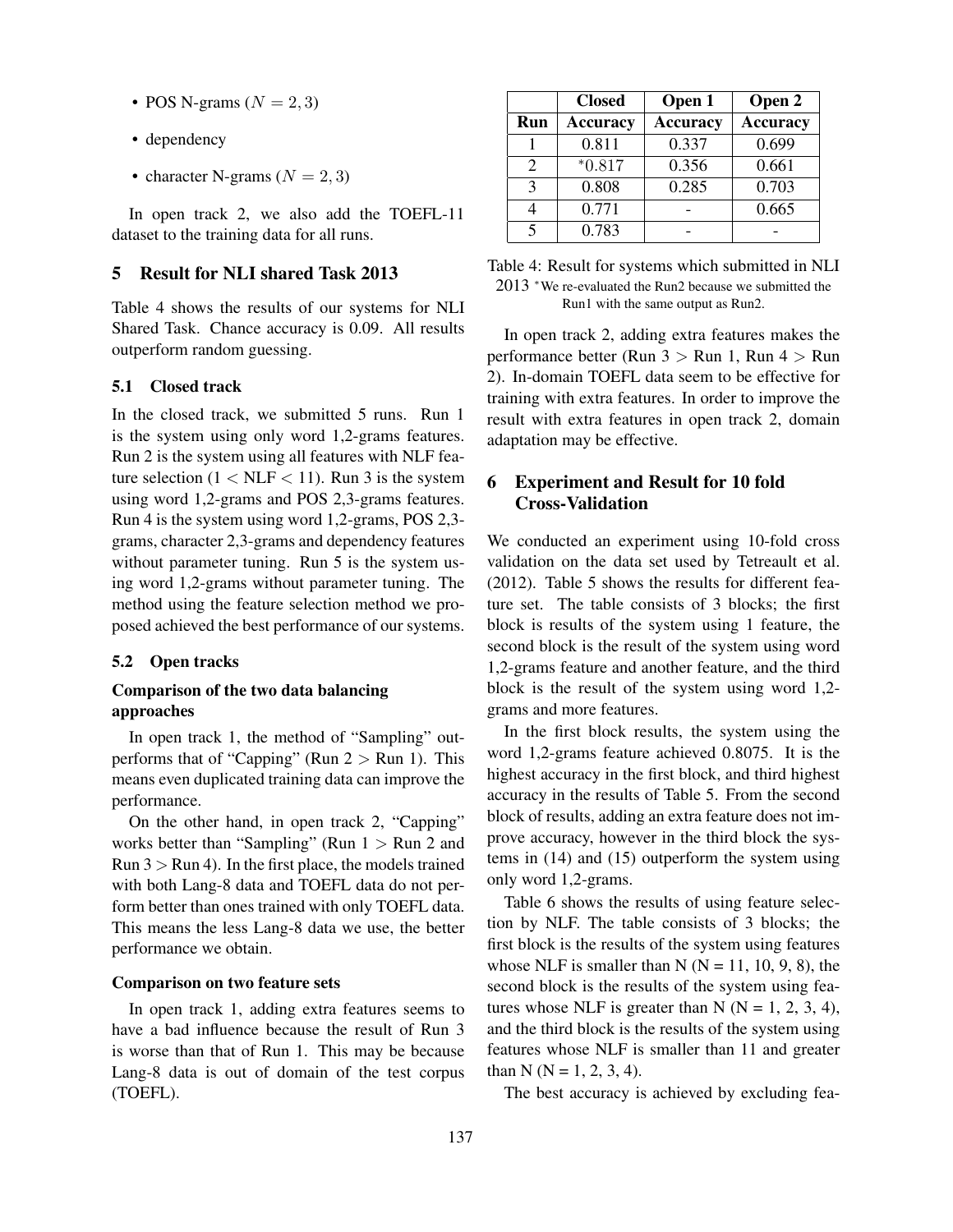|      | <b>Feature</b>            | <b>Accuracy</b> |
|------|---------------------------|-----------------|
| (1)  | Word 1,2-gram             | 0.8075          |
| (2)  | POS 2,3-gram              | 0.5555          |
| (3)  | POS, Function 2,3-gram    | 0.7080          |
| (4)  | Chracter 2,3-gram         | 0.6678          |
| (5)  | Dependency                | 0.7236          |
| (6)  | Tree substitution grammar | 0.6455          |
| (7)  | $1 + 2$                   | 0.7825          |
| (8)  | $1 + 3$                   | 0.7913          |
| (9)  | $1 + 4$                   | 0.7953          |
| (10) | $1 + 5$                   | 0.8020          |
| (11) | $1 + 6$                   | 0.7999          |
| (12) | $1 + 2 + 3$               | 0.7849          |
| (13) | $1 + 2 + 3 + 4$           | 0.8000          |
| (14) | $1 + 2 + 3 + 4 + 5$       | 0.8097          |
| (15) | ALI.                      | 0.8088          |

### Table 5: 10-fold cross validation results for each feature

tures whose NLF is 1 or 11. While the results of the first block and the second block are intuitive, the results of the third block are not (looking at the second block of Table 6, excluding features whose NLF is greater than  $N$   $(1, 2, 3, 4)$  reduces accuracy). One possible explanation is that features whose NLF is 1 includes features that rarely appear in the training corpus.

## 7 Conclusion

In this paper, we described our systems for the NLI Shared Task 2013. We tried feature selection using native language frequency for the closed track and Capping and the Sampling data to balance the size of training data for the open tracks. The feature selection we proposed improves the performance for NLI. The system using our feature selection achieved 0.817 on the test data of NLI Shared Task and 0.821 using 10-fold cross validation. While the Sampling system outperformed Capping system for open track 1, the Capping system outperformed Sampling system in open track 2 (because it reduced the amount of out of domain data).

### References

Daniel Blanchard, Joel Tetreault, Derrick Higgins, Aoife Cahill, and Martin Chodorow. 2013. Toefl11: A cor-

|                       | Accuracy |
|-----------------------|----------|
| NLF < 11              | 0.8176   |
| NLF < 10              | 0.8157   |
| NLE < 9               | 0.8123   |
| NLF < 8               | 0.8098   |
| $1 < \text{NLF}$      | 0.8062   |
| $2 <$ NLF             | 0.8062   |
| $3 < \text{NLF}$      | 0.8057   |
| $4 < \mathrm{NLF}$    | 0.8053   |
| $1 <$ NLF $< 11$      | 0.8209   |
| $2 < \text{NLF} < 11$ | 0.8206   |
| $3 < \text{NLF} < 11$ | 0.8201   |
| $4 < \text{NLF} < 11$ | 0.8195   |

Table 6: 10-fold cross validation results using feature selection by NLF. (feature selection is not applied to word N-grams features.)

pus of non-native english. Technical report, Educational Testing Service.

- Julian Brooke and Graeme Hirst. 2011. Native language detection with 'cheap' learner corpora. In *Proceedings of LCR 2011*.
- Julian Brooke and Graeme Hirst. 2012. Robust, lexicalized native language identification. In *Proceedings of COLING 2012*, pages 391–408.
- Serhiy Bykh and Detmar Meurers. 2012. Native language identification using recurring *n*-grams – investigating abstraction and domain dependence. In *Proceedings of COLING 2012*, pages 425–440.
- Matt Post and Daniel Gildea. 2009. Bayesian Learning of a Tree Substitution Grammar. In *Proceedings of the ACL-IJCNLP 2009*, pages 45–48.
- Matt Post. 2011. Judging Grammaticality with Tree Substitution Grammar Derivations. In *Proceedings of ACL 2011*, pages 217–222.
- Ben Swanson and Eugene Charniak. 2012. Native Language Detection with Tree Substitution Grammars. In *Proceedings of ACL 2012*, pages 193–197.
- Joel Tetreault, Daniel Blanchard, Aoife Cahill, and Martin Chodorow. 2012. Native tongues, lost and found: Resources and empirical evaluations in native language identification. In *Proceedings of COLING 2012*, pages 2585–2602.
- Joel Tetreault, Daniel Blanchard, and Aoife Cahill. 2013. A report on the first native language identification shared task. In *Proceedings of the Eighth Workshop on Building Educational Applications Using NLP*.
- Oren Tsur and Ari Rappoport. 2007. Using classifier features for studying the effect of native language on the choice of written second language words. In *Proceedings of CACLA*, pages 9–16.